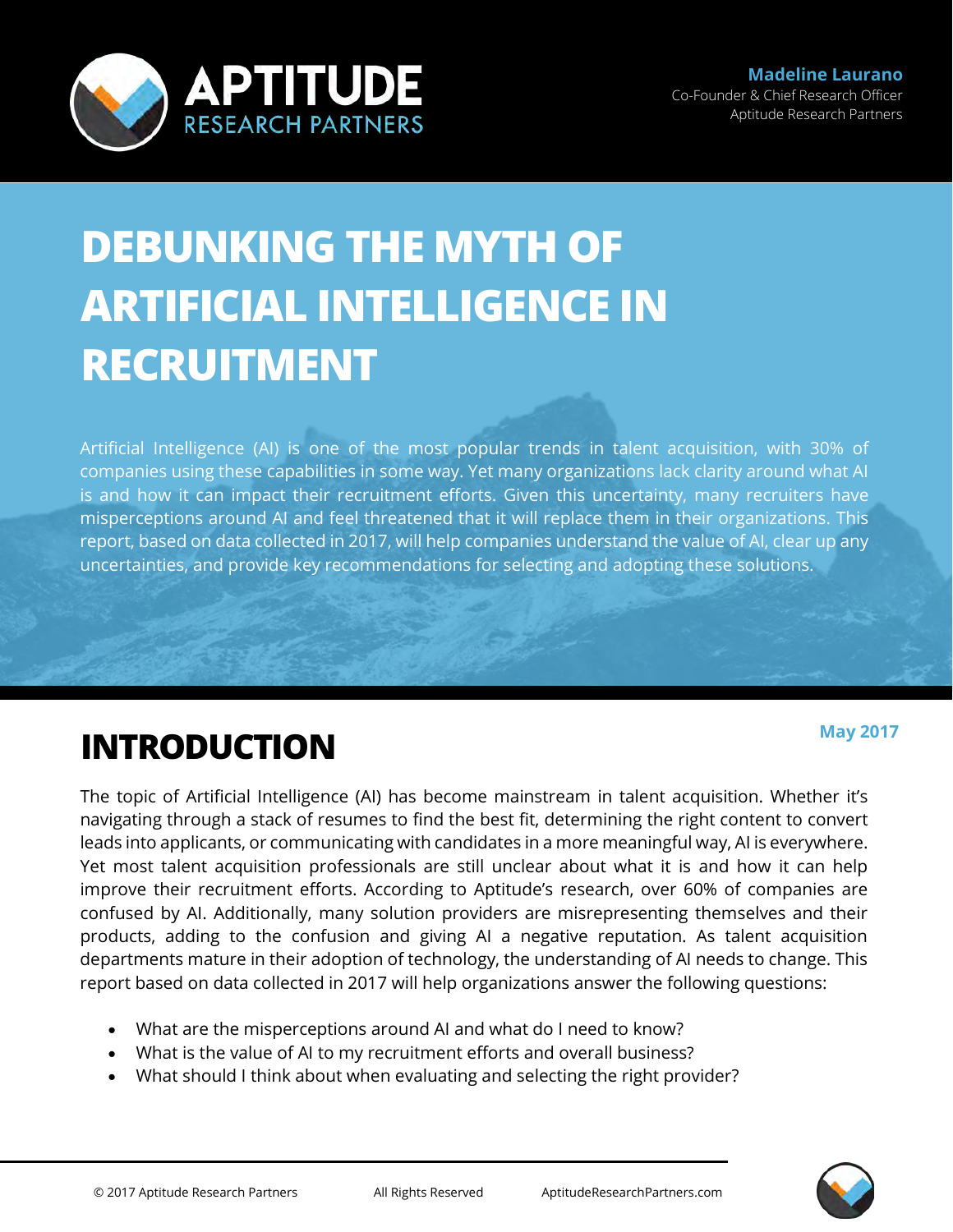### **THE MISPERCEPTIONS ABOUT AI**

AI is maturing in talent acquisition: one in three companies plan to increase their investment in solutions with AI capabilities over the next year. The challenge is that many of these companies still do not understand what AI is and how it is used. AI is software that has the ability to learn on its own and become smarter and more effective over time. It is not necessarily a separate product or separate investment, and in fact, AI is most effective when it is embedded in core products such as recruitment marketing or candidate engagement solutions. It is the foundation for how these systems guide recruiters to make the best decisions and engage with candidates consistently throughout the process.

AI is familiar to most talent acquisition professionals because it is part of our daily consumer experience. When we use sites like Amazon, it learns to provide recommendations on what products we might want to purchase, or even 1-800-Flowers, where it learns an individual's preferences and behaves like a personal assistant when interpreting answers to questions, AI plays a pivotal role in how we engage with companies. It makes sense that AI has trickled into the candidate experience and the recruiter experience since 2 in 3 companies want more consistency between the candidate and customer experience. But talent acquisition professionals still do not trust AI the way the consumer world does. Before talent acquisition can trust AI, they must clear up some of the misperceptions including:

- AI is a threat to the role of the recruiter;
- AI and data are the same; and
- AI hinders the candidate experience.

### *AI is an Immediate Threat to the Role of the Recruiter*

It should come as no surprise that many recruiters feel threatened that AI will replace their roles and the value they provide to the talent acquisition process. Forty-three percent (43%) of recruiters feel threatened by AI according to Aptitude's Hire, Engage, Retain 2017 study. Yet the reality is that AI can actually augment the role of the recruiter and empowers recruiters to make better decisions, relieving the administrative burden and allowing them to focus on more strategic initiatives. The role of the recruiter has changed and the modern talent acquisition professional must wear multiple hats (see Figure 1). They are responsible for more than filling positions quickly. They are responsible for aligning with business objectives and understanding data. Since AI can help recruiters by providing insight into

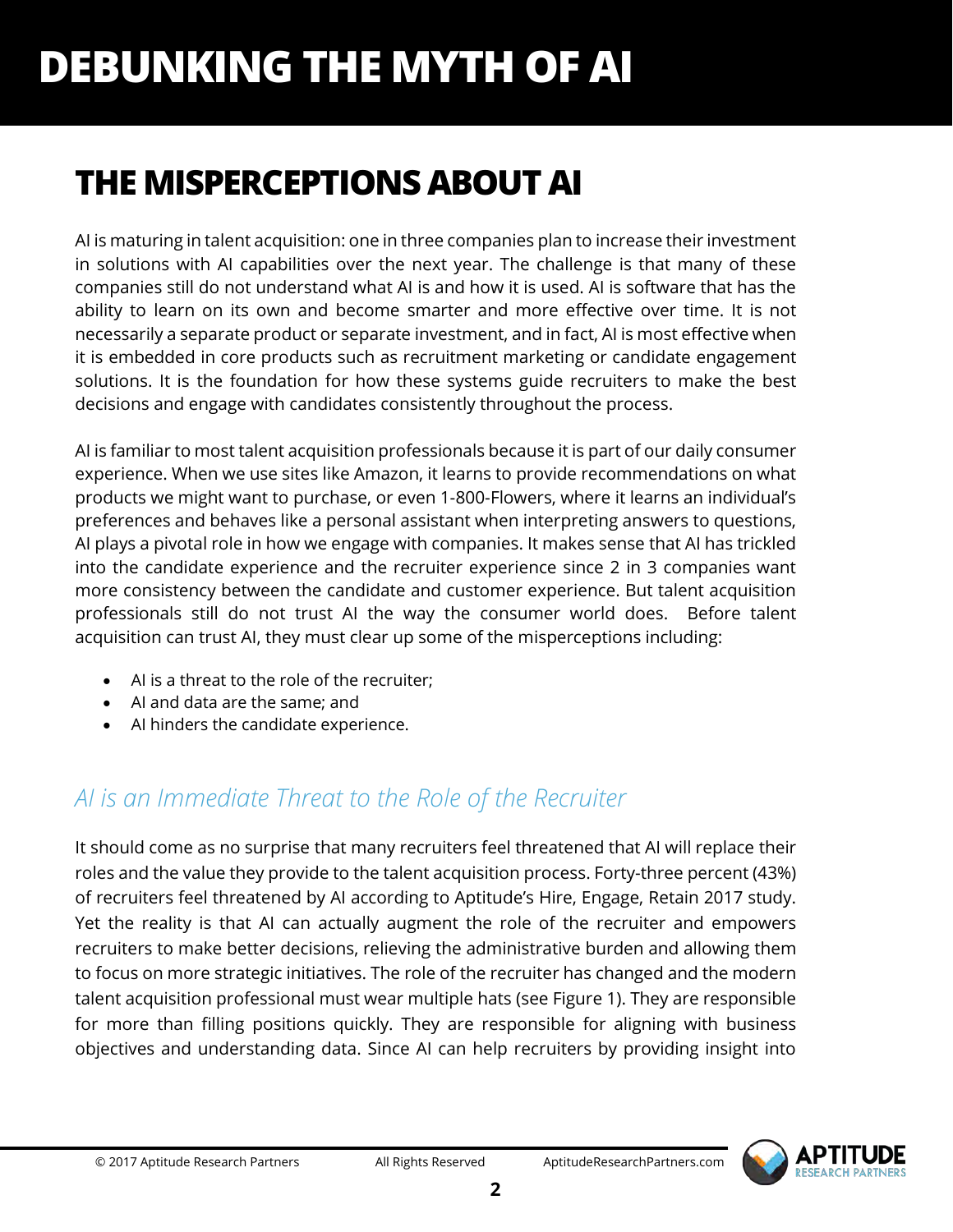how to create requisitions and where and how to engage with candidates, they will be more successful in their roles. Sometimes referred to as "Augmented Intelligence" or "Artificial Assistant", AI can be a recruiter's best friend, rather than their biggest enemy.

It is important to note that AI cannot replace a recruiter's ability to detect emotional intelligence or personality traits in candidates. Recruiters can measure emotional quotients of candidates in areas such as self-awareness, empathy, social awareness, and relationship management. While AI can effectively filter candidates with the required competencies and experience for a job, recruiters can spend more time analyzing the human element that is critical for measuring organization fit.



#### *Figure 1: The Modern Talent Acquisition Professional*

### *AI and Data are Not the Same Thing*

Data is the foundation of AI. Without a large of amount of historical data and context, AI is not effective. Data gives recruiters insight to make the best decisions possible. Yet, too often, companies confuse data and AI as one in the same. AI puts data into action by giving that data context. Currently, most companies are not effective at taking action on data. The most valuable area of AI is in expert solutions. An expert system employs knowledge about its application domain to solve complex

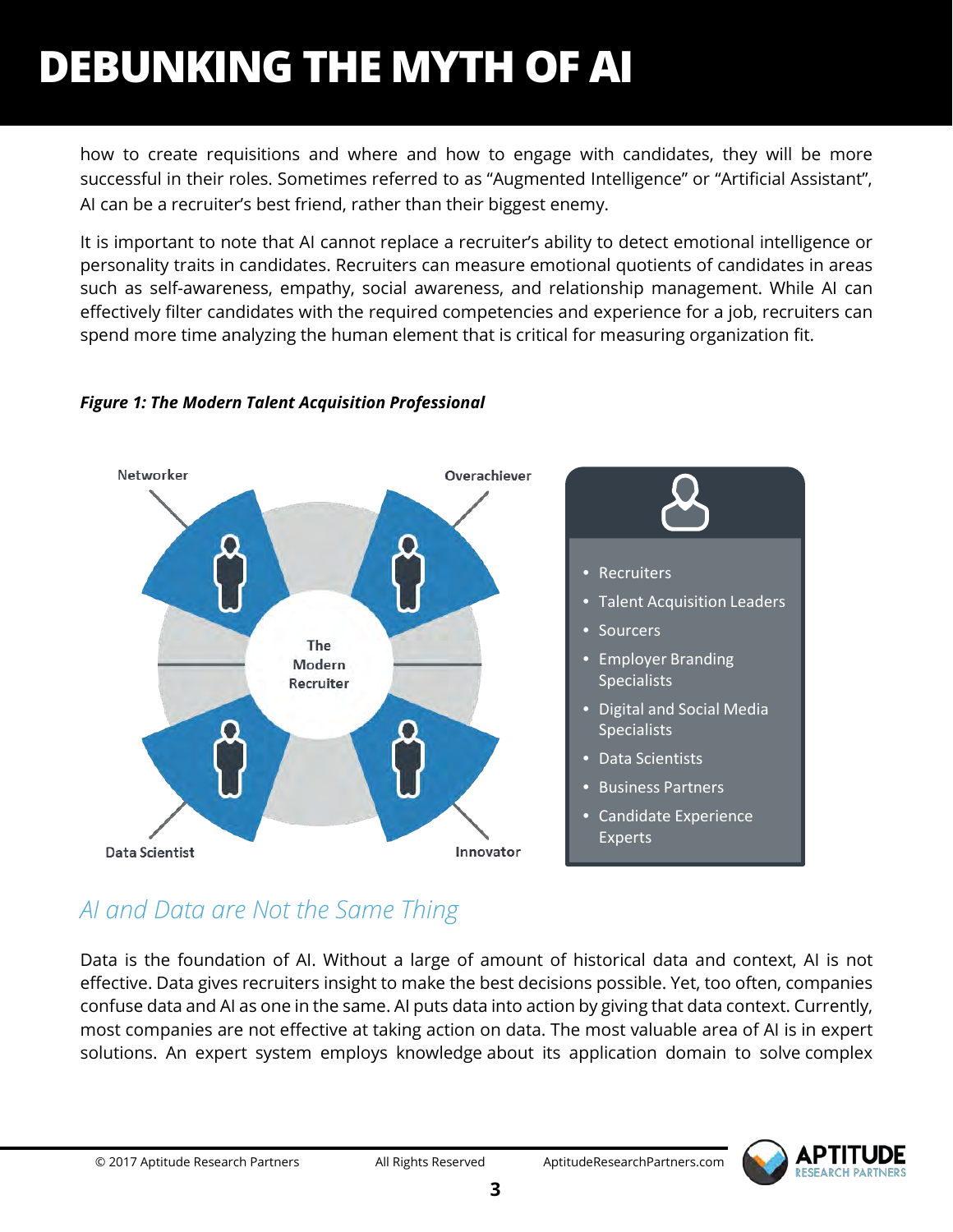problems that would otherwise require a human expert making a decision or taking an action. This type of AI approaches are essentially "if-then" logic rules, which are designed to make sure the right things are always happening at the right times.

According to Aptitude's Workforce Management study, less than half of organizations are using data to build a talent acquisition strategy, and less than 40% of companies are using data to identify high potentials and improve the candidate experience (Figure 2). AI can take data to the next level. AI provides cognitive skills such as learning from the available and appropriate data set.



#### *Figure 2: Data to Action*

Source: Aptitude Research Partners. Workforce Management, 2016. N=316

### *AI Hinders the Candidate Experience*

Companies have a tendency to think of AI as a barrier to a positive candidate experience. They characterize interaction with the technology as impersonal. According to Aptitude Research Partners, companies with AI capabilities in place are three times more likely to improve the candidate experience. Candidates want better communication and feedback, and AI solutions make that communication mandatory and consistent. They also free the recruiter up from many administrative tasks, such as sorting through requisitions and scheduling, to better engage with candidates. According to Aptitude's 2016 Hire, Engage and Retain study, a consistent candidate experience and candidate feedback were the top priorities for organizations.

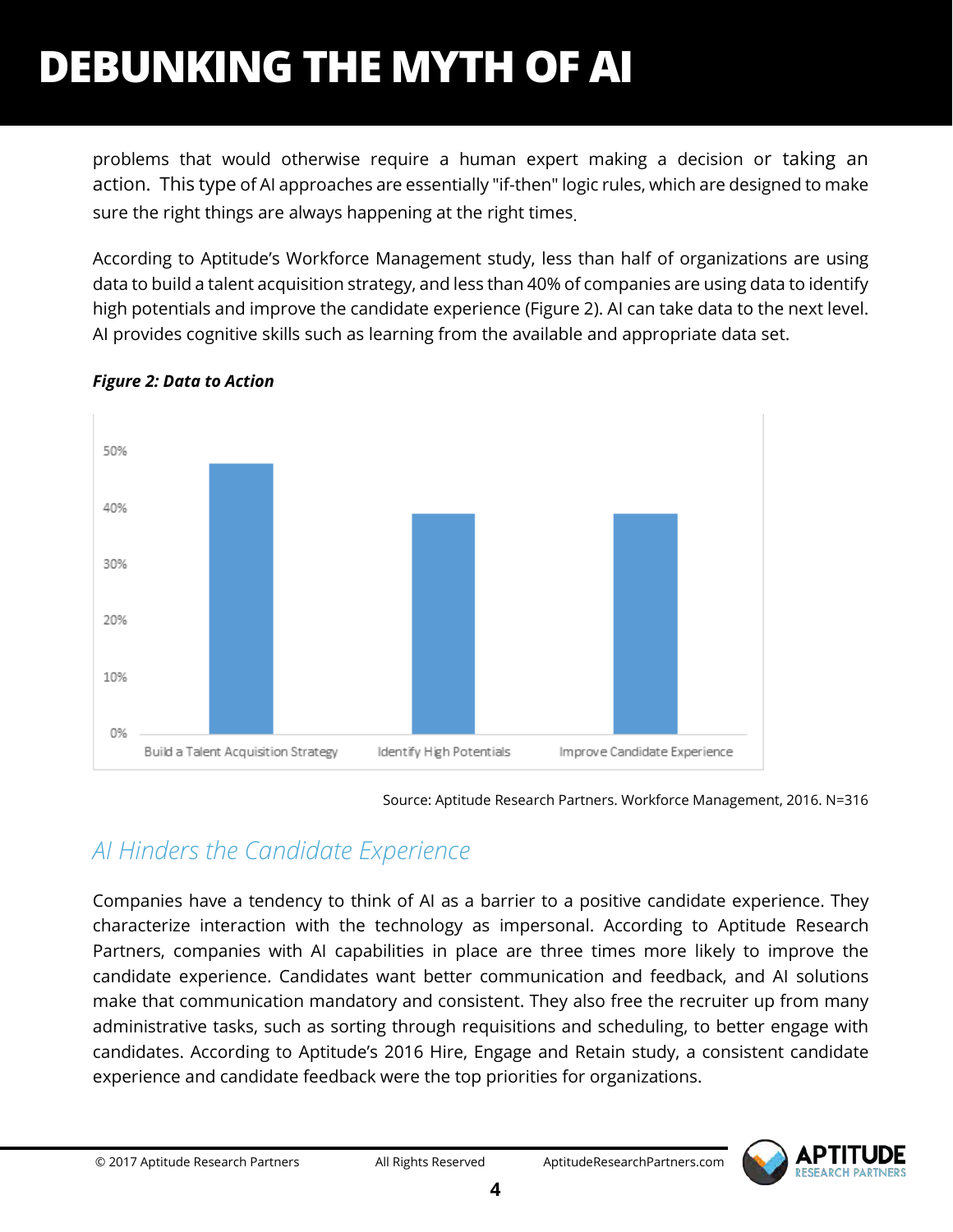

#### *Figure 3: Talent Acquisition Priorities*

Source: Aptitude Research Partners. Hire, Engage, Retain 2016. N=360

Today's candidates prefer to be engaged on their favorite channel of communication. AI can help learn these communication preferences for specific candidate groups and engage with them on their channel of interest. These engagements could be as simple as informing candidates about their application status, or it could be AI acting as a coach to recommend to candidates the credentials they need to earn to qualify for a job. Candidates will be attracted to organizations that go the extra mile to help them find the right job.

#### **AI in the Talent Acquisition Process Attract** • Content to engage candidates • Communication to candidates • Job descriptions that are targeted **Recruit** • Insight to prioritize candidates in the process • Scheduling interviewing • Communication to candidates **Onboard** • Communication to new hires • Content that engages new hire

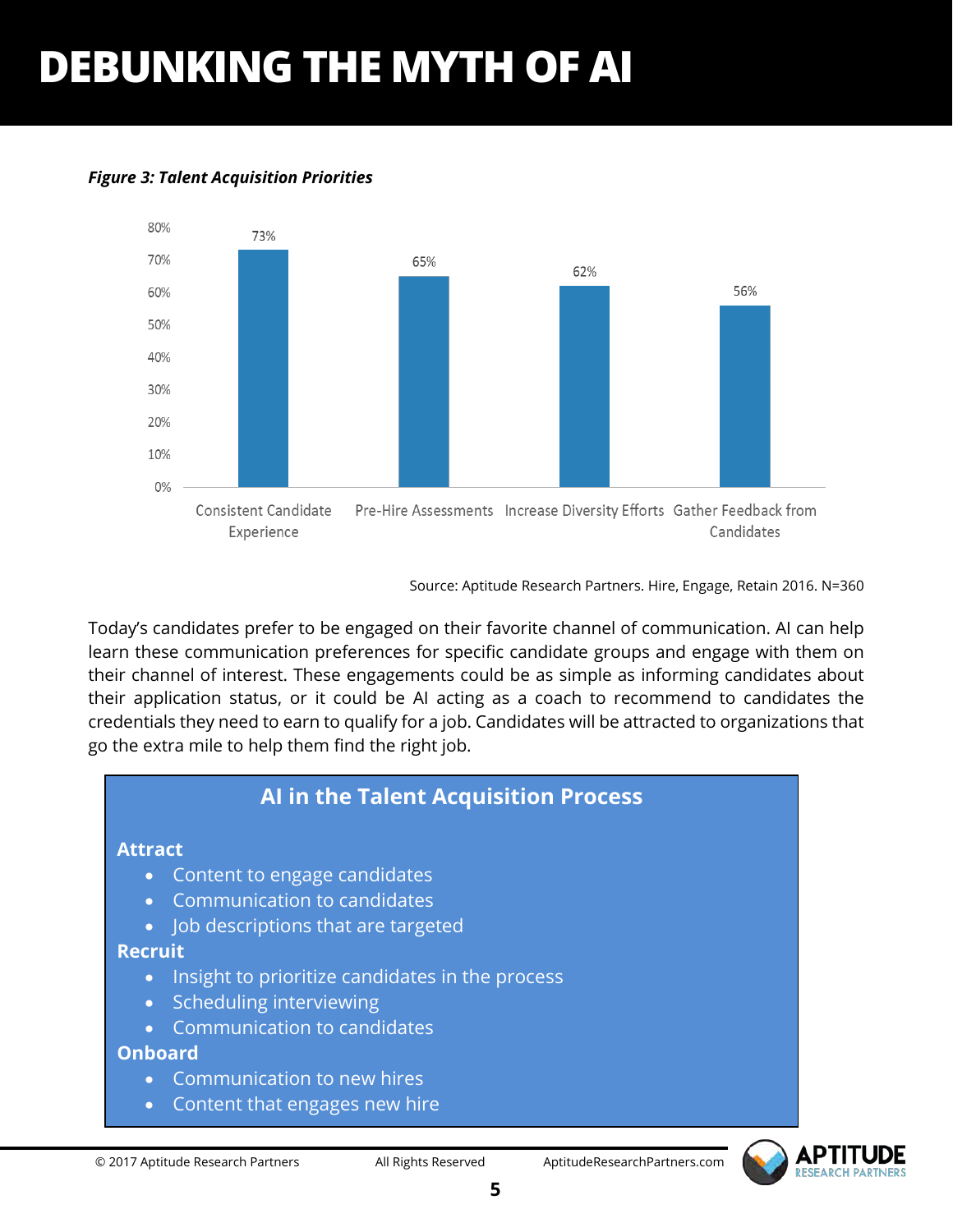## **THE VALUE OF AI**

Once organizations can clear up the misperceptions around AI, the next step is understanding its value to talent acquisition and the overall business. Aptitude Research Partners found several benefits to the overall efficiency of the recruitment process as well as an impact on business outcomes:

- **Candidate Experience:** Companies that invest in AI were three times more likely to improve the candidate experience than companies not using an AI solution. Candidates are looking for the feedback and consistency that AI provides.
- **Time to fill:** The average time to fill a position for organizations using AI solutions is 20 days. Organizations using AI are more efficient throughout the entire hiring process.
- **Quality of hire**: Organizations using AI solutions were twice as likely to see an improvement in their quality of hires. AI does an efficient job of narrowing down the pool of talent and identifying the right fit for an organization.

When asked to identify where AI is used in the recruitment process, over half of companies that leverage AI do so to screen applicants or resumes. The second most common use of AI is to communicate with candidates.



#### *Figure 4: AI in the Recruitment Process*

Source: Aptitude Research Partners. Hire, Engage, Retain, 2017. N=404

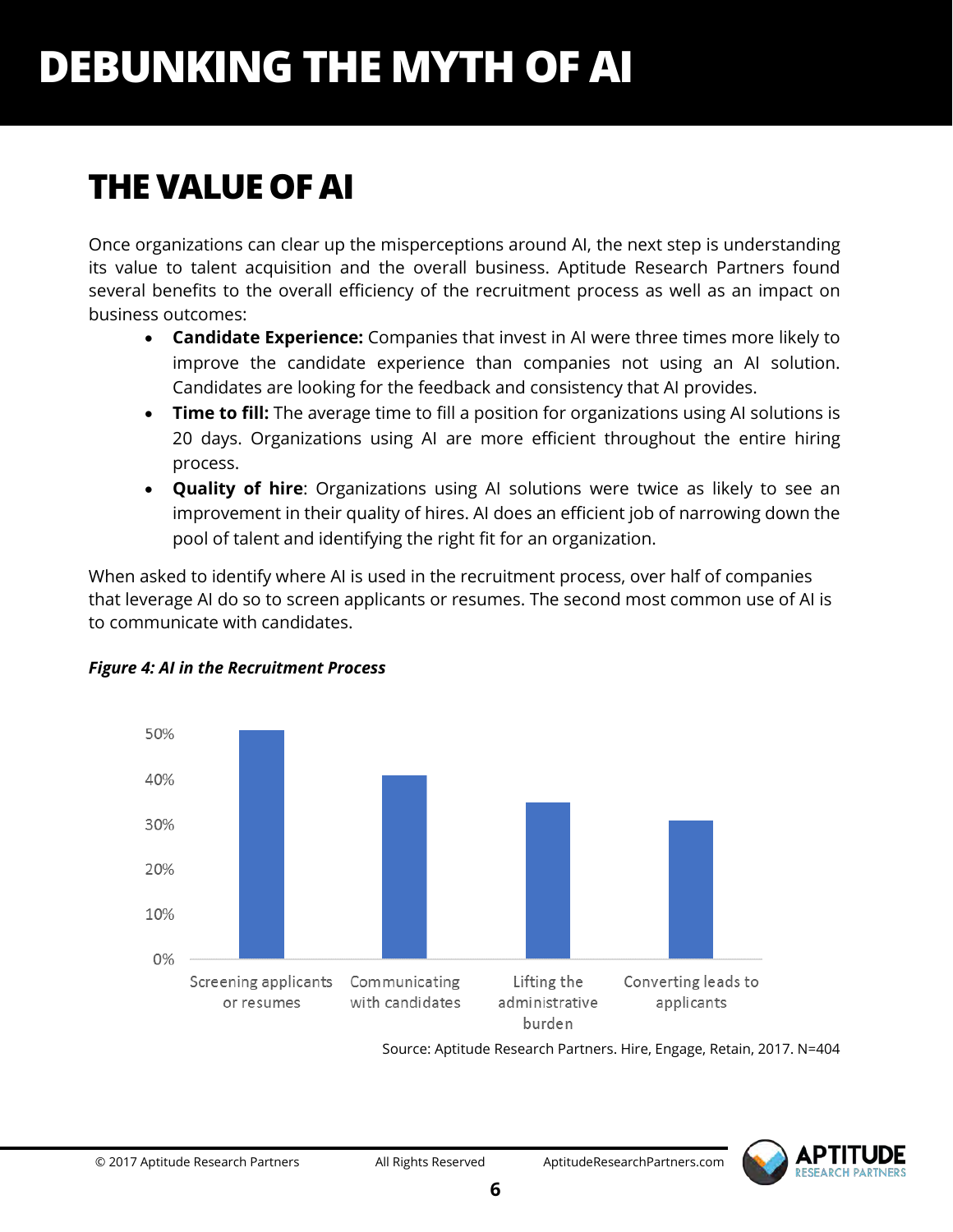## **KEY RECOMMENDATIONS**

Companies need to change their view of AI from a threat to a strategic tool that will improve their talent acquisition activities. AI can serve as an extension of talent acquisition efforts by freeing up recruiters to focus on more strategic initiatives and provide them with the insight they need to stay aligned to business objectives. Below are some key recommendations to help organizations mature in their use of AI and select the right provider:

- **Look at the consumer world**: AI is part of our daily interactions with companies as consumers. It is something we trust and even expect in our customer experience. Organizations should think about the parallels between talent acquisition and sales and marketing when making the case for AI. They should consider providers that understand these synergies and have built solutions that will be effective in the long-term for giving both recruiters and candidates the data they need.
- **Need more data:** AI only works when organizations use providers that have large amounts of data and can put that data into context. If data is not a priority for a solution provider, AI is not realistic.
- **AI drives the experience:** As organizations prioritize the candidate experience, they must view AI as a tool to enhance and strengthen that experience. Candidates, above all else, want feedback. AI gives them that communication and the status of where they are in the recruitment process.
- **Invest in a provider with staying power:** Implementing AI is not something that happens overnight. It takes a commitment from a provider that is willing to collect data and interpret that data for the long-term. Companies investing in AI should consider only providers that have demonstrated staying power and will continue to be key players in this space.
- **AI should not be generalized:** Organizations in the same industry may have different business strategies and competitive advantages. These organizations need to hire people with specific competencies and traits who can execute these business strategies. A generalized AI may be able to identify a generic set of candidates, but may not be able to identify a custom fit for an individual company. AI technologies should be capable of learning the specific attributes that translate to a successful and productive employee for that organization.
- **Companies need to consider 'Expert Solutions':** Expert Systems are currently the most important applied area of AI, because they're able to emulate and automate the decisions of a human expert.